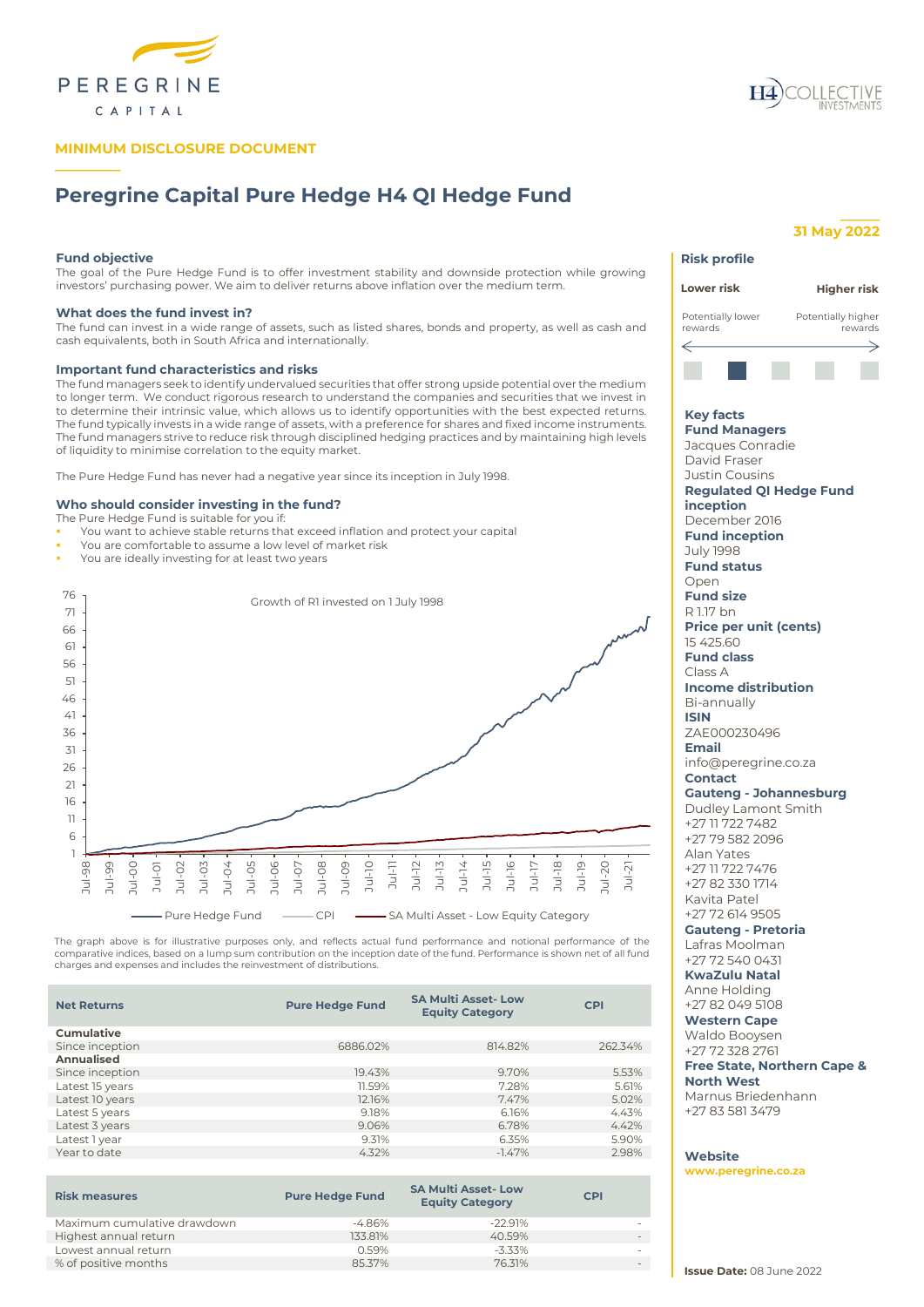|      | Jan      | Feb      | Mar      | Apr      | May      | Jun      | Jul      | Aug   | Sep      | Oct      | Nov      | <b>Dec</b> | <b>Total</b> | Multi<br>Asset-<br>Low<br>Equity<br>Category |
|------|----------|----------|----------|----------|----------|----------|----------|-------|----------|----------|----------|------------|--------------|----------------------------------------------|
| 1998 |          |          |          |          |          |          | 12.98%   | 3.09% | 9.13%    | 11.57%   | 6.13%    | 7.21%      | 61.36%       | $-10.69%$                                    |
| 1999 | 4.84%    | 6.36%    | 9.64%    | 6.35%    | 11.55%   | $-0.09%$ | 2.90%    | 4.09% | 1.48%    | 0.39%    | 4.48%    | 1.63%      | 67.90%       | 40.59%                                       |
| 2000 | 7.91%    | 2.35%    | $-1.25%$ | $-1.16%$ | $-0.62%$ | 5.72%    | 3.41%    | 0.98% | 3.65%    | 1.42%    | 2.24%    | 1.41%      | 28.90%       | 6.46%                                        |
| 2001 | 4.89%    | 1.36%    | 0.87%    | 0.93%    | 4.67%    | 2.67%    | 0.46%    | 4.59% | 0.28%    | $-1.83%$ | 1.96%    | 0.38%      | 23.16%       | 18.77%                                       |
| 2002 | 0.74%    | $-1.15%$ | 0.44%    | 3.78%    | 3.36%    | 0.88%    | 1.20%    | 1.74% | 2.06%    | 2.98%    | 1.42%    | 2.96%      | 22.29%       | 11.67%                                       |
| 2003 | 0.82%    | 1.35%    | 1.29%    | 1.85%    | 2.68%    | 2.90%    | 4.56%    | 1.72% | 0.97%    | 2.48%    | 2.56%    | 2.19%      | 28.46%       | 13.49%                                       |
| 2004 | 1.25%    | 2.02%    | 2.58%    | 0.07%    | 0.89%    | 3.25%    | 1.76%    | 1.79% | 3.16%    | 3.45%    | 2.79%    | 2.15%      | 28.20%       | 13.43%                                       |
| 2005 | 1.52%    | 0.84%    | $-0.01%$ | 0.02%    | 1.73%    | 1.54%    | 1.51%    | 1.87% | 0.83%    | 1.11%    | 3.00%    | 1.62%      | 16.70%       | 15.58%                                       |
| 2006 | 3.24%    | 0.89%    | 1.34%    | 1.75%    | 0.51%    | 0.07%    | 0.17%    | 1.21% | 0.13%    | 1.17%    | 2.00%    | 1.68%      | 15.07%       | 13.58%                                       |
| 2007 | 2.84%    | 0.78%    | 3.41%    | 4.08%    | 3.90%    | 0.21%    | 0.32%    | 1.75% | 3.49%    | 0.32%    | 1.02%    | 1.17%      | 25.81%       | 9.36%                                        |
| 2008 | $-1.63%$ | 2.32%    | $-0.21%$ | 0.53%    | 1.13%    | $-0.73%$ | $-2.12%$ | 2.85% | $-1.21%$ | $-0.08%$ | 0.26%    | 0.63%      | 1.61%        | 2.25%                                        |
| 2009 | 0.15%    | $-0.51%$ | 0.37%    | 1.76%    | 1.18%    | 1.73%    | 2.87%    | 0.69% | 0.78%    | 1.54%    | $-0.30%$ | 1.92%      | 12.81%       | 9.85%                                        |
| 2010 | 1.36%    | 1.26%    | 1.13%    | 0.25%    | 0.31%    | 1.50%    | 0.78%    | 1.35% | 1.49%    | 1.25%    | 0.18%    | $-0.04%$   | 11.36%       | 9.34%                                        |
| 2011 | 1.18%    | 0.33%    | 0.97%    | 0.95%    | 0.75%    | $-0.14%$ | 0.55%    | 0.91% | 0.99%    | 1.74%    | 0.90%    | 1.08%      | 10.69%       | 6.35%                                        |
| 2012 | 1.62%    | 0.85%    | 2.30%    | 1.04%    | 1.20%    | 1.56%    | 2.46%    | 1.02% | 1.73%    | 1.14%    | 1.39%    | $-0.06%$   | 17.50%       | 13.10%                                       |
| 2013 | 2.35%    | 0.22%    | 2.11%    | 0.36%    | 0.57%    | 1.94%    | 0.21%    | 0.60% | 1.25%    | 1.28%    | 0.61%    | 1.71%      | 13.99%       | 12.17%                                       |
| 2014 | $-1.38%$ | 1.75%    | 0.98%    | 1.91%    | 1.89%    | 0.73%    | 0.57%    | 2.08% | 2.79%    | 2.80%    | 1.24%    | 1.74%      | 18.43%       | 8.20%                                        |
| 2015 | 0.62%    | 2.68%    | 3.32%    | 1.28%    | 1.83%    | $-0.14%$ | 1.26%    | 0.75% | 1.18%    | 2.52%    | 1.28%    | 0.48%      | 18.41%       | 7.60%                                        |
| 2016 | $-1.43%$ | $-1.10%$ | 1.38%    | 3.07%    | 1.69%    | 0.34%    | 1.66%    | 1.34% | 0.04%    | 1.45%    | $-0.46%$ | 0.48%      | 8.68%        | 3.59%                                        |
| 2017 | 1.65%    | 0.27%    | 1.21%    | 1.10%    | 2.29%    | 0.15%    | 1.35%    | 0.48% | 0.43%    | 2.81%    | 0.37%    | $-1.32%$   | 11.27%       | 8.39%                                        |
| 2018 | $-1.08%$ | $-1.39%$ | $-1.16%$ | 2.76%    | 0.96%    | 1.51%    | 0.02%    | 2.51% | 0.76%    | $-1.69%$ | 1.22%    | 0.72%      | 5.13%        | 1.24%                                        |
| 2019 | 2.79%    | 2.51%    | 2.64%    | 1.08%    | $-0.22%$ | 1.33%    | 1.14%    | 0.28% | $-0.11%$ | 0.77%    | 0.81%    | $-0.28%$   | 13.45%       | 8.69%                                        |
| 2020 | 1.23%    | $-1.37%$ | 1.02%    | 1.94%    | 1.60%    | 2.77%    | 1.41%    | 1.54% | $-0.87%$ | 2.91%    | $-0.81%$ | 0.27%      | 12.15%       | 5.00%                                        |
| 2021 | 2.44%    | $-0.98%$ | $-0.08%$ | 1.75%    | $-1.35%$ | 1.22%    | $-0.09%$ | 0.83% | 0.74%    | 0.52%    | $-0.68%$ | 2.18%      | 6.60%        | 13.52%                                       |
| 2022 | $-0.21%$ | $-1.65%$ | 0.90%    | 5.37%    | $-0.02%$ |          |          |       |          |          |          |            | 4.32%        | $-1.47%$                                     |

**Important Notes** on calculation of net returns and risk measures:

The calculation of net returns and the risk measures comprises data from the inception of the Peregrine Capital Pure Hedge *en Commandite* Partnership on 1 July 1998 until 30 November 2016, thereafter the data relates to the Peregrine Capital Pure Hedge H4 QI Hedge Fund ("Pure Hedge Fund").<br>The Pure Hedge Fund does not have a benchmark and does not contribute towards the return of the ASISA SA

The data for the ASISA SA Multi Asset - Low Equity Category and CPI is provided for comparative purposes.

## **Fund commentary**

The net return for the month of May was -0.02% for the Pure Hedge Fund. May was another turbulent month for global markets, with significant intra month volatility and divergent performance across major equity indexes. The MSCI World Equity Index advanced 0.2%, while the Nasdaq continued its poor run ending down 2.2%. The JSE Capped SWIX dropped by 0.3%.

The ongoing uncertainties around the Ukraine and Russia conflict, COVID-19, global growth trajectories, inflation, interest rate hikes and local politics continue to create significant volatility in asset prices. Portfolio positioning remains balanced, with moderate gross exposure and lower than typical net equity exposure. Equity content is balanced between energy producers that benefit from higher inflation, cheap value opportunities and cash generative growth companies where we deem valuations attractive. We are actively seeking out dislocations in asset prices that offer pair trading opportunities so that we can flex our gross exposure without increasing our exposure to market risk.

Peregrine Capital remains resolutely committed to seeking out investment opportunities during these uncertain times, based on detailed, bottom up, fundamental research and deploying capital rationally where market prices deviate materially from fundamental value. We remain confident that over the medium term the earnings growth of our shares should come through in strong performance for investors.

| 31-Mar-22 | 30-Sep-21 | Transa   |  |
|-----------|-----------|----------|--|
|           |           |          |  |
|           | 29.71     | Total II |  |
|           |           |          |  |

#### **Glossary**

**Annualised performance:** reflects longer term performance rescaled to a 1 year period. Annualised performance is the average return per year over the period.

**Maximum drawdown:** the largest peak to trough decline during a specific period of investment

**Total Expense Ratio:** includes the annual service charge, performance fee and administrative costs, but excludes VAT and fund transaction costs, expressed as a percentage of the average monthly value of the fund. A higher TER does not necessarily imply a poor return, nor does a low TER imply a good return.

**Transaction Costs:** are the costs relating to the buying and selling of the fund's underlying assets, expressed as a percentage of the NAV. Transaction costs are a necessary cost in managing the fund and may impact the returns.

**Total Investment Charge** is the sum of the TER and TC. These should not be considered in isolation as returns may be impacted by many other factors over time including market returns, the type of fund and the investment decisions of the fund manager. Since the fund returns are quoted after the deduction of these expenses, the TER and TC should not be deducted again from published returns.

| Net equity                                                                 | 16.54 | $-4.99$ | 11.55  |
|----------------------------------------------------------------------------|-------|---------|--------|
| Net fixed income                                                           | 17.68 | 4.00    | 21.68  |
| Net real estate                                                            | 1.00  | $-0.05$ | 0.95   |
| Cash and cash equivalents,<br>Interest Bearing CIS<br>Portfolios and other | 59.73 | 6.09    | 65.82  |
|                                                                            |       |         |        |
| Gross exposure (%)                                                         |       |         | 157.65 |
| <b>Fund costs (Excl. VAT)</b>                                              |       |         |        |
| Service Charge                                                             |       |         |        |
| Fund Manager fee                                                           |       |         | 1.00%  |
| H4 Administration fee*                                                     |       |         | 0.23%  |
|                                                                            |       |         |        |

**Asset allocation SA Foreign Total**

\*Includes fees payable for fund administration, for risk data services and to H4 \*\*levied on 20% increase in NAV above the hurdle, subject to the high water mark

## **Total Expense Ratio (TER) and Transaction Costs (TC)**

Performance fee\*\* 20%

| TER and TC breakdown for the 1 and 3<br>year period ending 31 March 2022: | 1yr%     | 3vr%  |
|---------------------------------------------------------------------------|----------|-------|
| Service charge                                                            | 123%     | 123%  |
| Performance fee                                                           | 0.61%    | 0.97% |
| <b>VAT</b>                                                                | 0.28%    | 0.35% |
| Other costs                                                               | $0.00\%$ | 0.03% |
| <b>Total Expense Ratio (TER)</b>                                          | 2.12%    | 2.58% |
| <b>Transaction Costs (TC)</b>                                             | 1.10%    | 0.84% |
| <b>Total Investment Charge (TIC)</b>                                      | 3.22%    | 3.42% |